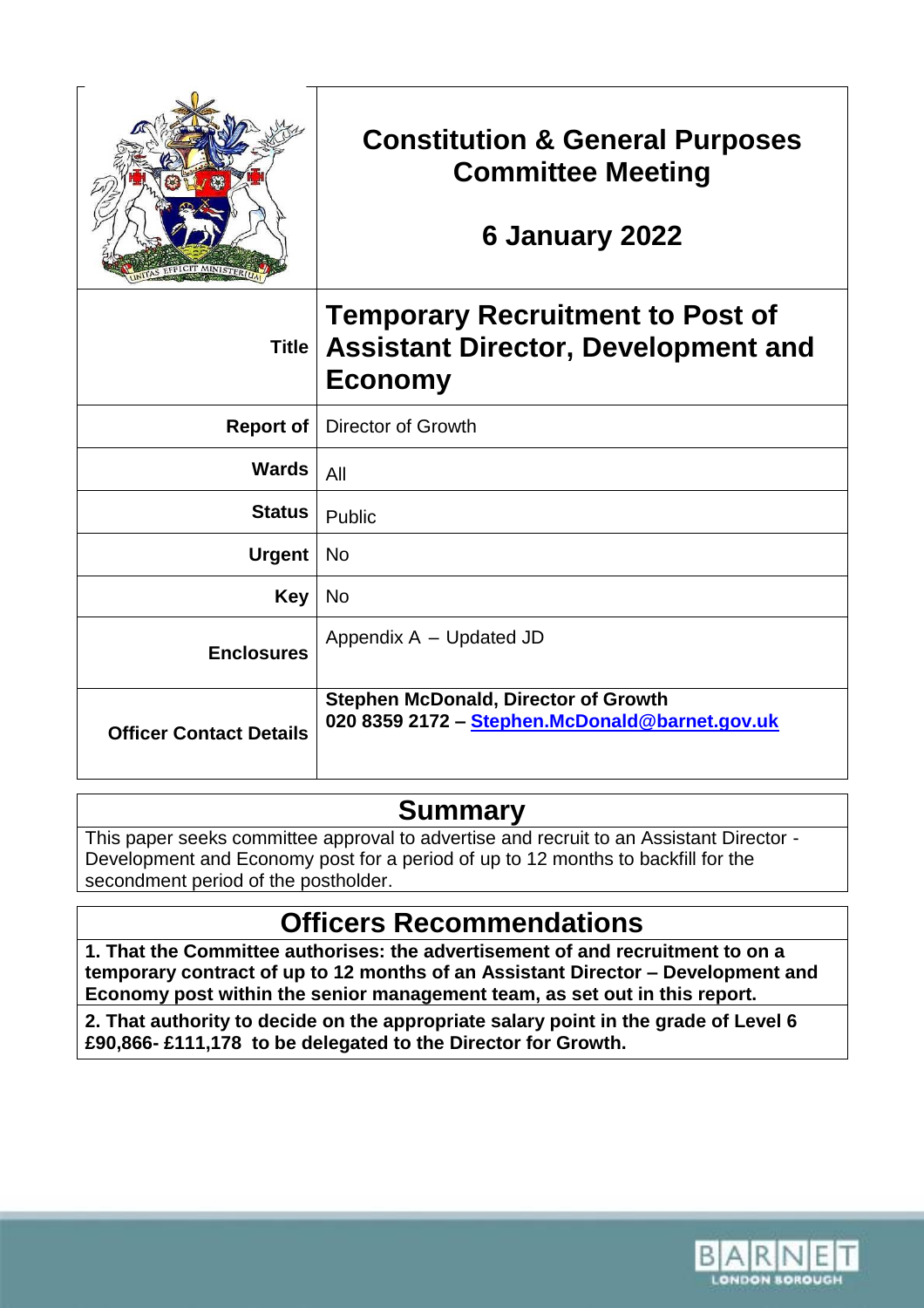## **1. Why this report is needed**

- $1.1$ This paper sets out proposed changes to the LBB staffing structure to backfill this key post whilst the postholder is undertaking a secondment to the post of Brent Cross Director which is also key to the business continuity of the organisation.
- $1.2$ To recruit for on a temporary fixed term contract of up to 12 months to the post of Assistant Director – Development and Economy, which reports to the Director of Growth.
- $1.3$ The Assistant Director – Development and Economy leads and manages regeneration, town centres, business recovery (post-COVID) and economic development; employment and skills; and have client responsibility for planning and housing.

## **2. Reasons for recommendations**

- $2.1$ This approach is being recommended because we are seconding the current AD– Development and Economy to the post of Director, Brent Cross Programme, which becomes vacant at the end of January, leaving a vacancy. It was felt that the most appropriate way to fill this key role was to appoint from Barnet's own senior personnel, on the basis that this will: guarantee we appoint an appropriately skilled and experienced successor; and speed the replacement, and thereby allow for effective handover with the outgoing director. As Members will be aware, Brent Cross is complex and challenging and proper management of the programme is a key risk mitigation. The secondment to this role will continue until a permanent recruitment can take place.
- $2.2$ However, seconding the AD– Development and Economy, in turn, creates a vacancy to this senior role, which has lead responsibility for:
	- Implementing the Council's Growth Strategy (aside from the Brent Cross Development)
	- Driving the Council's programme for supporting local economic recovery (post COVID)
	- Actively redressing the decline of the borough's major town centres, and leading work to reinvent and reinvigorate them
	- Overseeing Re's development and delivery of the Local Plan, and delivery of the Council's planning service and estate regeneration programme
	- Commissioning initiatives that deliver council and community priorities at pace, including a pipeline of future estate and urban regeneration projects; town centre SPDs, etc.
	- Leading regeneration and planning delivery teams, directly and through our strategic partnerships with Barnet Homes and Re
	- Overseeing the Council's housing responsibilities, maintaining a strong relationship with our strategic housing partner, Barnet Homes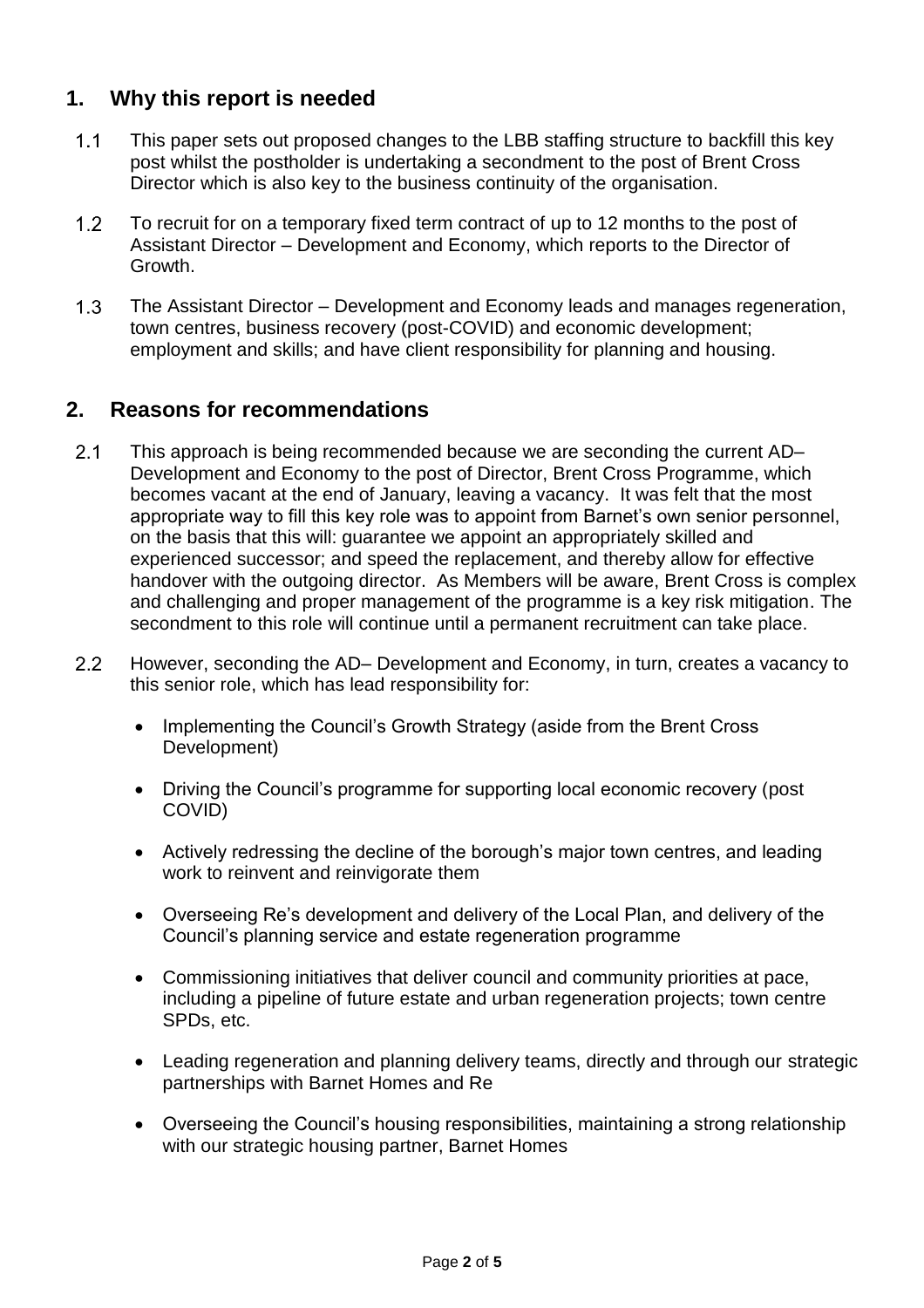- Ensuring that Council's growth ambitions are reflected in the Council's wider strategies and plans across all service areas, and that the Growth Strategy is directly contributing to wider council corporate priorities
- Seeking to exploit income-generating opportunities through commercially-savvy implementation of the Council's Growth Strategy and thereby materially contributing to the MTFS
- Leading the Council's approach to digital infrastructure and Smart Cities to support residents, business growth, investment, and the Council's income objectives
- Co-ordinating the Council's service requirements to ensure a 'one council' approach to the design and delivery of regeneration projects and programmes • Anticipating and managing risks and issues relating to all aspects of the service.
- Developing internal and external networks in promotion of the Council's growth agenda
- Pro-actively engaging stakeholders foremost members in relevant strategy and policy develop

## **3. Alternative options considered and not recommended**

 $3.1$ Do nothing: The Constitution and General Purposes Committee could choose to leave the AD – Development and Economy vacant, subject to permanent recruitment of a replacement Brent Cross programme director, but this would result in a lack of sufficient leadership capacity within the Growth team to maintain delivery of the Growth Strategy.

### **4. Post decision implementation**

 $4.1$ Should the Committee approve the proposed creation of the new post, it will be advertised, and the recruitment exercise will be undertaken. The post is expected to be offered based on a fixed term contract of up to 12 months.

## **5. Implications of decision**

#### $5.1$ **Corporate Priorities and Performance**

- 5.1.1 [The Barnet Plan](https://www.barnet.gov.uk/your-council/policies-plans-and-performance/corporate-plan-and-performance) details the council's strategic approach. The Growth Directorate is the main corporate engine for the Thriving priority in the Barnet Plan. Growth brings together the council's regeneration, planning, housing, and estates services, and is responsible for developing council infrastructure, such as schools and leisure centres. In addition, the directorate facilitates the delivery of skills and employment programmes, fosters economic development, and provides business support.
- 5.1.2 The [Growth Strategy](https://www.barnet.gov.uk/regeneration/our-growth-strategy/about-growth-strategy) responds to expected economic, social and environmental trends to 2030, including a growing population, changes in the employment market and how we work, changes in how we use our high streets, as well as environmental concerns. It sets out how we will offer greater local opportunities, create better places, encourage more active lifestyles and over time increase the health and well-being of Barnet's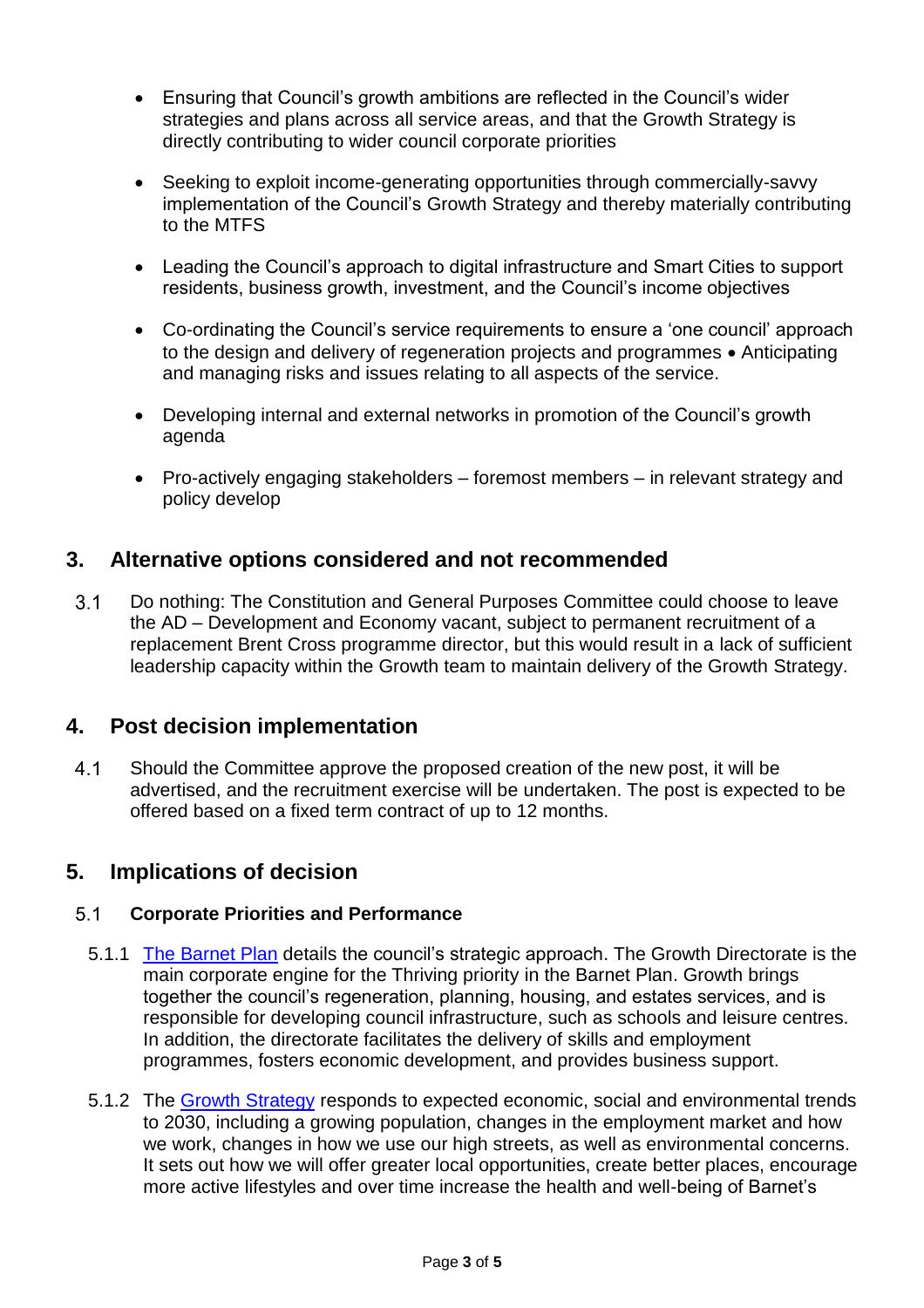residents.

#### $5.2$ **Resources (Finance & Value for Money, Procurement, Staffing, IT, Property, Sustainability)**

5.2.1 The Assistant Director – Development and Economy is funded from the existing growth budget allocation following from the H&G Committee approval of the Growth Strategy in January 2020.

#### **Legal and Constitutional References**  $5.3$

- 5.3.1 In accordance with Article 7 of the Council's Constitution, the Constitution and General Purposes Committee has responsibilities for staffing matters other than those within the remit of the Chief Officer Appointment Panel.
- 5.3.2 The HR Regulations state: Section 2.1 Officer Employment Procedure Rules Sections 2.1.3 to 2.1.5 are subject to the following restriction: No vacant posts at Assistant Director level or above shall be advertised or recruited to without prior Committee approval.
- 5.3.3 Under the terms of reference of this committee it must approve chief officer salary packages of over £100,000. Although this is not a chief officer post it is appropriate that this should still be approved by the Committee and is in line with government guidance issued under s.40 of the Localism Act (Openness and Accountability in Local Pay) which refers to member approval for salary packages over £100,000.

#### 5.4 **Insight**

N/A

#### $5.5$ **Social Value**

5.5.1 The Public Services (Social Value) Act 2013 requires people who commission public services to think about how they can also secure wider social, economic, and environmental benefits. The Assistant Director – Development and Economy role has been expressly created to enhance the ability of the Council to secure wider economic

#### 5.6 **Risk Management**

The Assistant Director role is currently funded.

#### $5.7$ **Equalities and Diversity**

- 5.7.1 The statutory grounds of the public sector equality duty are found at section 149 of the Equality Act 2010 and are as follows:
	- 5.7.2 A public authority must, in the exercise of its functions, have due regard to the need to:
		- a) Eliminate discrimination, harassment, victimisation and any other conduct that is prohibited by or under this Act;
		- b) Advance equality of opportunity between persons who share a relevant protected characteristic and persons who do not share it;
		- c) Foster good relations between persons who share a relevant protected